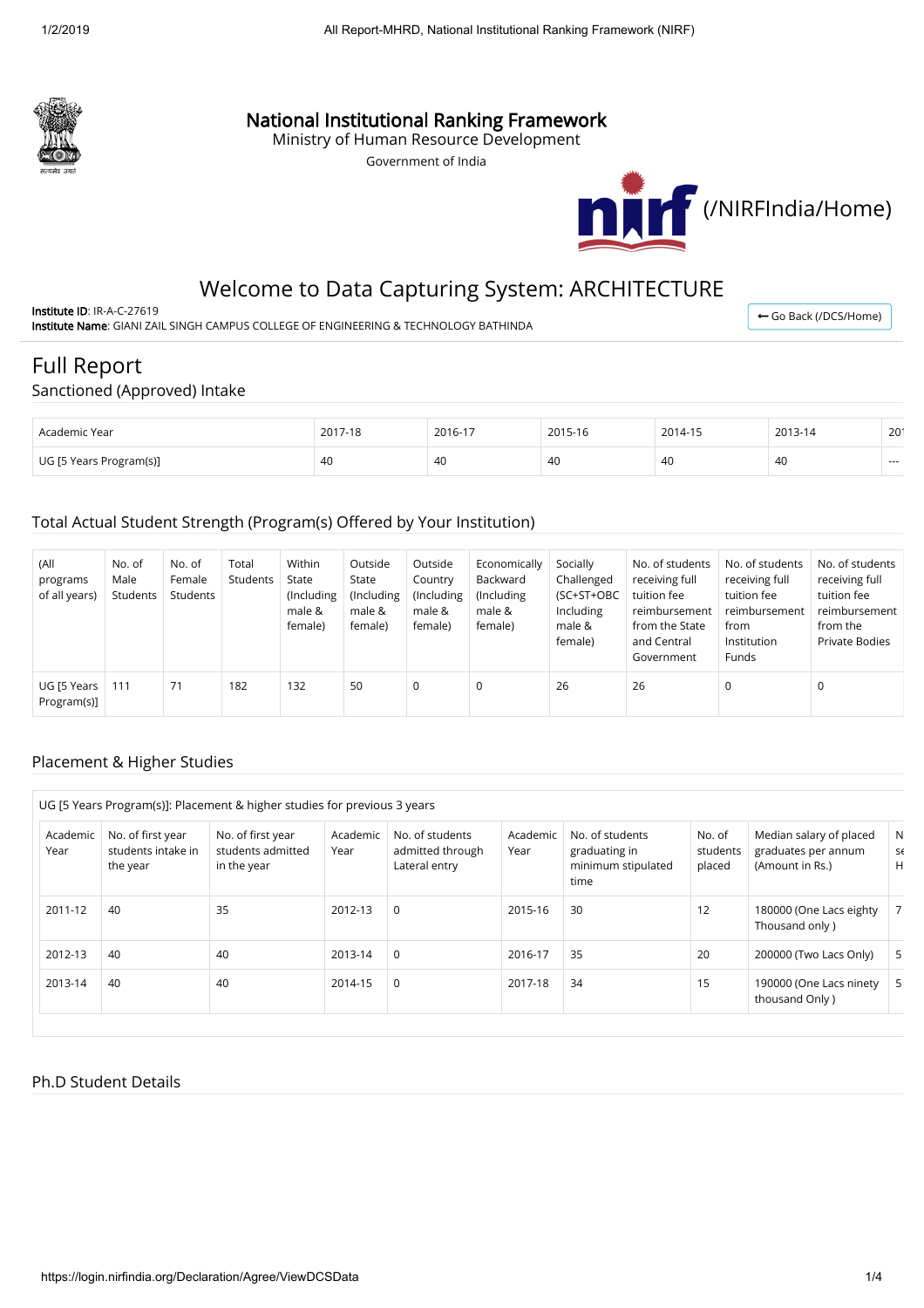|                                                            | Ph.D (Student pursuing doctoral program till 2017-18; Students admitted in the academic year 2018-19 should not be entered here.) |                       |             |         |  |  |
|------------------------------------------------------------|-----------------------------------------------------------------------------------------------------------------------------------|-----------------------|-------------|---------|--|--|
|                                                            |                                                                                                                                   | <b>Total Students</b> |             |         |  |  |
| Full Time                                                  |                                                                                                                                   | 0                     |             |         |  |  |
| Part Time                                                  |                                                                                                                                   | 0                     |             |         |  |  |
|                                                            |                                                                                                                                   |                       |             |         |  |  |
| No. of Ph.D students graduated (including Integrated Ph.D) |                                                                                                                                   |                       |             |         |  |  |
|                                                            | 2017-18                                                                                                                           |                       | 2016-17     | 2015-16 |  |  |
| Full Time                                                  | 0                                                                                                                                 |                       | $\mathbf 0$ | 0       |  |  |
|                                                            |                                                                                                                                   |                       |             |         |  |  |

### Financial Resources: Utilised Amount for the Capital & Operational expenditure for previous 3 years

| <b>Financial Year</b>                                                                                                                            | 2017-18                                                                                     | 2016-17                                                                   | 2015                                            |
|--------------------------------------------------------------------------------------------------------------------------------------------------|---------------------------------------------------------------------------------------------|---------------------------------------------------------------------------|-------------------------------------------------|
|                                                                                                                                                  | <b>Utilised Amount</b>                                                                      | <b>Utilised Amount</b>                                                    | Utilised /                                      |
| Annual Capital Expenditure on Academic Activities and Resources (excluding expenditure on buildings)                                             |                                                                                             |                                                                           |                                                 |
| Library                                                                                                                                          | 371474 (Three Lacs seventy one th<br>ousand four hundred seventy four)                      | 122058 (One Lacs twenty two thou<br>sand fifty eight)                     | 54104 (Fifty four th<br>ndred four)             |
| New Equipment for Laboratories                                                                                                                   | 197195 (One Lacs ninty seven thou<br>sand one hundred ninty five)                           | 1099209 (Ten lacs ninty nine thous<br>and two hundred nine)               | 47300 (Forty sever<br>hundred)                  |
| <b>Studios</b>                                                                                                                                   | 55596 (Fifty five thousand five hun<br>dred ninty six)                                      | 170584 (One lacs seventy thousan<br>d five hundred eighty four)           | $0$ (zero)                                      |
| Other expenditure on creation of Capital Assets (excluding expenditure<br>on Land and Building)                                                  | 0 (zero)                                                                                    | 0 (zero)                                                                  | $0$ (zero)                                      |
| Annual Operational Expenditure                                                                                                                   |                                                                                             |                                                                           |                                                 |
| Salaries (Teaching and Non Teaching staff)                                                                                                       | 12457524 (One crore twenty four I<br>acs fifty seven thousand five hundr<br>ed twenty four) | 12056160 (One crore twenty lacs fi<br>fty six thousand one hundred sixty) | 11610228 (One cro<br>en thousand two h<br>ight) |
| Maintenance of Academic Infrastructure or consumables, other running<br>expenditures etc. (excluding maintenance of hostels and allied services) | 47695 (Forty seven thousand six h<br>undred ninty five)                                     | 16571 (Sixteen thousand five hund<br>red seventy one)                     | 15000 (Fifteen tho                              |
| Seminars/Conferences/Workshops                                                                                                                   | $0$ (zero)                                                                                  | 0 (zero)                                                                  | $0$ (zero)                                      |

### Sponsored Research Details

| Financial Year                           | 2017-18 | 2016-17 | 2015-1 |
|------------------------------------------|---------|---------|--------|
| Total no. of Sponsored Projects          | υ       |         |        |
| Total no. of Funding Agencies            | v       |         |        |
| Total Amount Received (Amount in Rupees) | υ       |         |        |
| Amount Received in Words                 | Zero    | Zero    | Zero   |

### Consultancy Project Details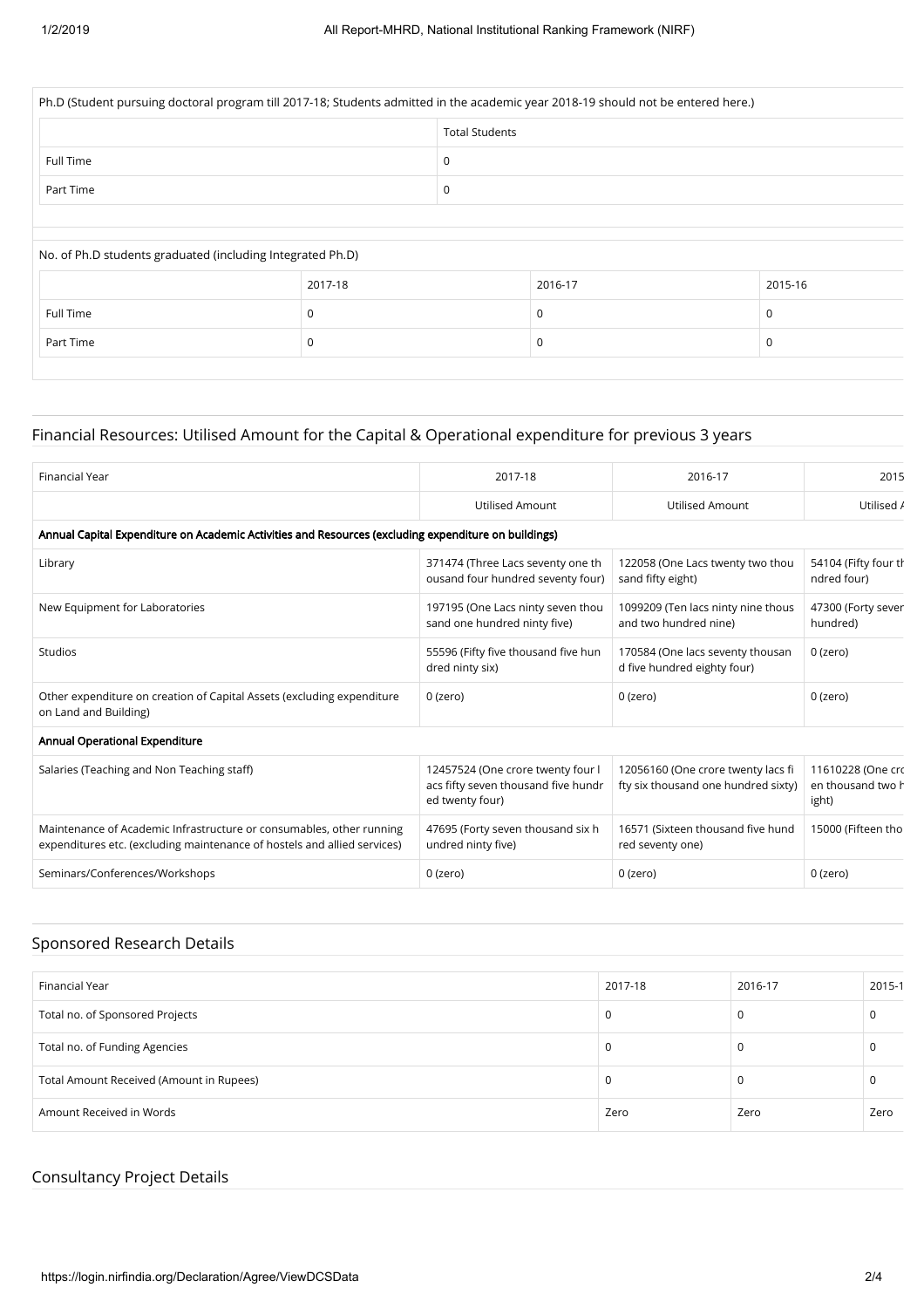| <b>Financial Year</b>                       | 2017-18                                                          | 2016-17                                          | 2015-16                                         |
|---------------------------------------------|------------------------------------------------------------------|--------------------------------------------------|-------------------------------------------------|
| Total no. of Consultancy Projects           | 3                                                                |                                                  | 6                                               |
| Total no. of Client Organizations           |                                                                  |                                                  | E                                               |
| Total Amount Received (Amount in<br>Rupees) | 302487                                                           | 122004                                           | 955609                                          |
| Amount Received in Words                    | Three Lacs Two Thousand Four Hundred Eighty Seven<br>Rupees Only | One Lac Twenty Two Thousand Four Ru<br>pees Only | Nine Lacs Fifty Five Thousand Six<br>upees Only |

### PCS Facilities: Facilities of physically challenged students

| 1. Do your institution buildings have Lifts/Ramps?                                                                                                        | Not available      |
|-----------------------------------------------------------------------------------------------------------------------------------------------------------|--------------------|
| 2. Do your institution have provision for walking aids, includingwheelchairs and transportation from one building to another for handicapped<br>students? | No                 |
| 3. Do your institution buildings have specially designed toilets for handicapped students?                                                                | Yes, less than 40% |

### Faculty Details

1. How many faculty members of your institution have received highly reputed national/international awards/recognition from Central government agencies in the previou year (2017-18)?

| Srno           | Name                          | Age | Designation            | Gender | Qualification | Experience (In<br>Months) | Is Associated Last<br>Year | Currently working with<br>institution? | Joining<br>Date     | Leaving<br>Date      |
|----------------|-------------------------------|-----|------------------------|--------|---------------|---------------------------|----------------------------|----------------------------------------|---------------------|----------------------|
| $\mathbf{1}$   | Ranjeet Kaur                  | 59  | Associate<br>Professor | Female | B. Arch       | 318                       | Yes                        | Yes                                    | $06-10-$<br>1993    | $\overline{a}$       |
| 2              | <b>Bhupinder Pal</b><br>Singh | 46  | Associate<br>Professor | Male   | M.Arch.       | 296                       | Yes                        | Yes                                    | $03-01-$<br>1994    | ---                  |
| 3              | Ripu Daman<br>Singh           | 46  | Associate<br>Professor | Male   | M.Arch.       | 272                       | Yes                        | Yes                                    | $02 - 01 -$<br>1996 | ---                  |
| 4              | latinder Kaur                 | 47  | Associate<br>Professor | Female | Ph.D          | 256                       | Yes                        | Yes                                    | $10 - 08 -$<br>1998 | $\overline{a}$       |
| 5              | Kapil Arora                   | 46  | Assistant<br>Professor | Male   | M.Arch.       | 222                       | Yes                        | Yes                                    | 10-09-<br>2000      | $\overline{a}$       |
| 6              | Amandeep Kaur                 | 33  | Assistant<br>Professor | Female | M.Arch.       | 24                        | Yes                        | Yes                                    | $10 - 11 -$<br>2017 | $\overline{a}$       |
| $\overline{7}$ | Kajal Handa<br>Arshi          | 33  | Assistant<br>Professor | Female | M.Arch.       | 12                        | Yes                        | Yes                                    | $10 - 11 -$<br>2017 | $\overline{a}$       |
| 8              | Guneet Sidhu                  | 35  | Assistant<br>Professor | Female | B. Arch       | 48                        | Yes                        | Yes                                    | $26-07-$<br>2016    | ---                  |
| 9              | Meenu<br>Chaudhary            | 28  | Assistant<br>Professor | Female | M.Plan        | 12                        | Yes                        | Yes                                    | $13 - 11 -$<br>2017 | ---                  |
| 10             | Ramneet Kaur                  | 29  | Assistant<br>Professor | Female | M.Tech        | 26                        | Yes                        | Yes                                    | $26-07-$<br>2016    | ---                  |
| 11             | Abha Mittal                   | 28  | Lecturer               | Male   | M.Tech        | 24                        | Yes                        | Yes                                    | $26-07-$<br>2016    | $\sim$ $\sim$ $\sim$ |
| 12             | Sukhman<br>Chawla             | 26  | Lecturer               | Female | B. Arch       | 14                        | Yes                        | Yes                                    | $02 - 01 -$<br>2017 | ---                  |